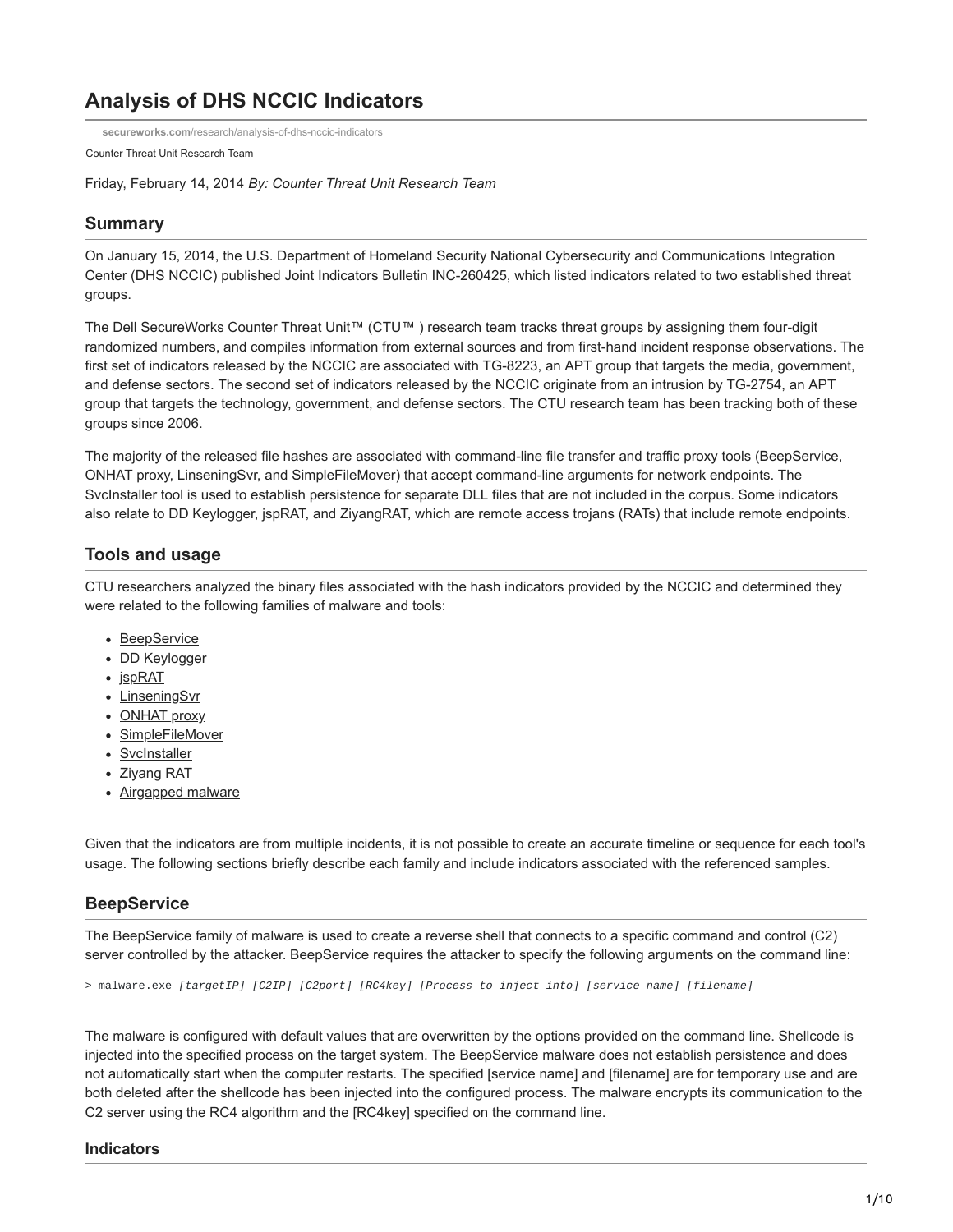CTU researchers analyzed the BeepService indicators in Table 1.

| Indicator                        | <b>Type</b> | Context                    |
|----------------------------------|-------------|----------------------------|
| 18c66484e3129643a274086671da4efa | MD5 hash    | Reverse shell to C2 server |
| 1f3c731aed7d8085eb2d15132819cb8b | MD5 hash    | Reverse shell to C2 server |
| 3a282da31bf93cfaaa8b5a11d441483b | MD5 hash    | Reverse shell to C2 server |
| 3aa3846284b6e7112da90e1d5e4e7711 | MD5 hash    | Reverse shell to C2 server |
| 463a12f92652fc82b3c6e53bb917ecf2 | MD5 hash    | Reverse shell to C2 server |
| 52b8063f663563d549ec414a7caf38f9 | MD5 hash    | Reverse shell to C2 server |
| 54dc517c9f62dc5d435fb8bac0fd59f9 | MD5 hash    | Reverse shell to C2 server |
| 660b856f485fb8fa0ecb3533d88d405e | MD5 hash    | Reverse shell to C2 server |
| 6b8ea95a729551fde76a28244cb95ac1 | MD5 hash    | Reverse shell to C2 server |
| 99f67381b3b389f0e6120603019e0ef9 | MD5 hash    | Reverse shell to C2 server |
| a0f71497ca4c4c62c094c1843693381e | MD5 hash    | Reverse shell to C2 server |
| e8ee22223b6475d7b3ef8f51383df1ef | MD5 hash    | Reverse shell to C2 server |
| 0625b5b010a1acb92f02338b8e61bb34 | MD5 hash    | Reverse shell to C2 server |
| 4e95cb057f351af0f7c972800a07f350 | MD5 hash    | Reverse shell to C2 server |
| 59534c90c3234fbdc82492d1c1b38e59 | MD5 hash    | Reverse shell to C2 server |
| 726d77fe00b4c00df1bb2c5afd05ad21 | MD5 hash    | Reverse shell to C2 server |
| d5caf69c7a2ac416131133e0b1623066 | MD5 hash    | Reverse shell to C2 server |
| 15cb44831bdd295bb3c0decf7cea0dc0 | MD5 hash    | Reverse shell to C2 server |
| 2393b93a762d4990ec88d25c9e809510 | MD5 hash    | Reverse shell to C2 server |
| 3c6ff8b69513bf338a2d5b3440b9a8cd | MD5 hash    | Reverse shell to C2 server |
| 5e5917967bb61704a473b1ad20c36769 | MD5 hash    | Reverse shell to C2 server |
| 73b8facac3e946354a89e58d308d8ebd | MD5 hash    | Reverse shell to C2 server |

*Table 1. Indicators for the BeepService malware.*

# <span id="page-1-0"></span>**DD Keylogger**

DD Keylogger, sometimes referred to as Toyecma, was first observed in May 2013 and was used regularly through August 2013 to target economic and monetary policy groups. This malware is distributed via spearphishing emails that contain EXE or SCR attachments masquerading as innocuous document files. DD Keylogger can record keyboard activity on a compromised system and then transmit that data to an attacker-controlled system. It can also download a second-stage payload typically known as the Mswab/Aumlib RAT, which gives remote attackers complete control of a compromised system.

### **Indicators**

CTU researchers analyzed the DD Keylogger indicators in Table 2. The domains and IP addresses listed in the indicators table may contain malicious content, so consider the risks before opening them in a browser.

| Indicator                        | Type     | Context                   |
|----------------------------------|----------|---------------------------|
| 12b0e0525c4dc2510a26d4f1f2863c75 | MD5 hash | Keylogger, remote control |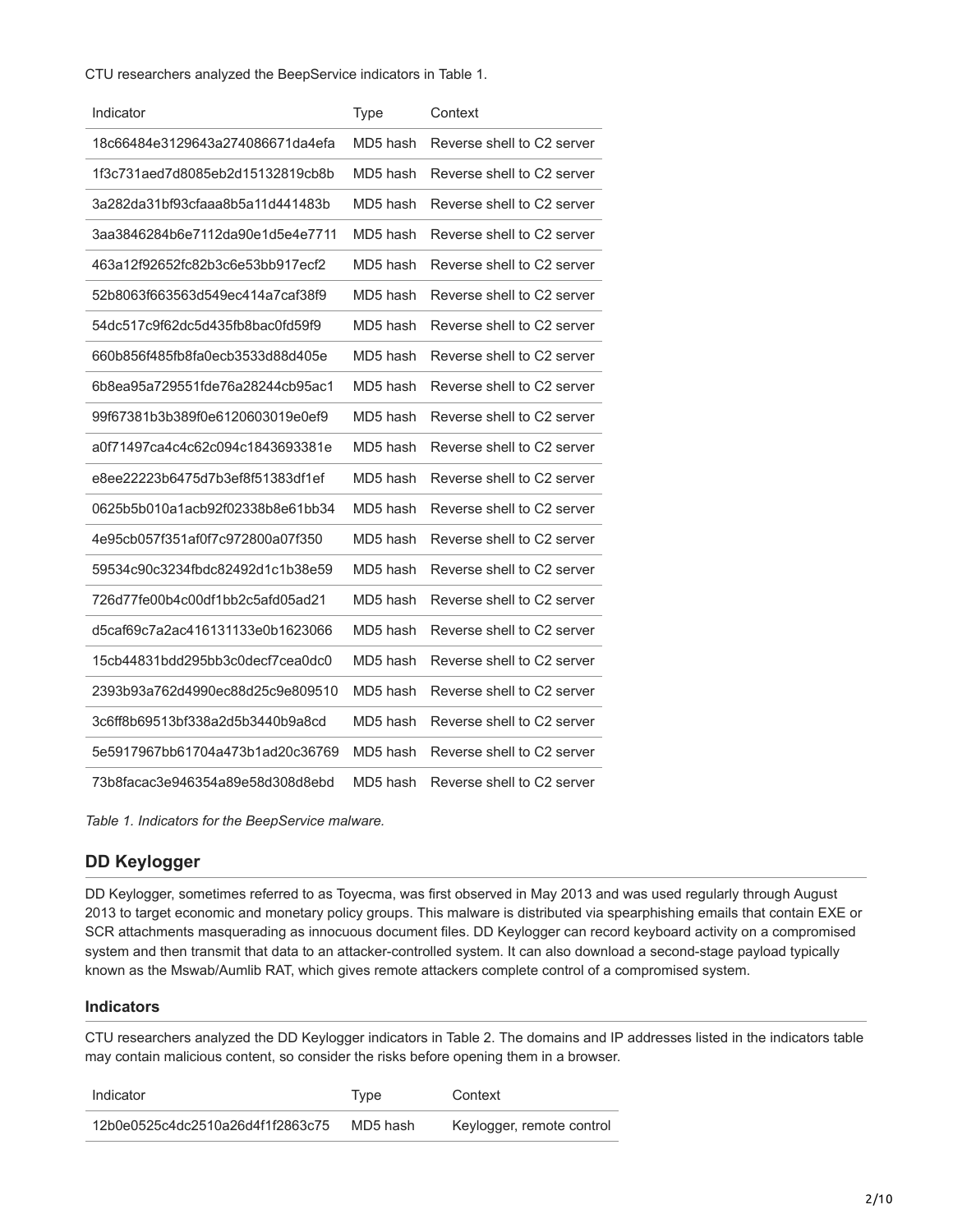| 78f2acc3309e1e743f98109a16c2b481 | MD5 hash    | Keylogger, remote control |
|----------------------------------|-------------|---------------------------|
| 96c28bddba400ddc9a4b12d6cc806aa3 | MD5 hash    | Keylogger, remote control |
| 0e058126f26b54b3a4a950313ec5dbce | MD5 hash    | Keylogger, remote control |
| b13ab523e89d9bb055aee4d4566ab34f | MD5 hash    | Keylogger, remote control |
| status.acmetoy.com               | Domain name | C <sub>2</sub> domain     |
| gfans.onmypc.us                  | Domain name | C <sub>2</sub> domain     |
| arf.dns1.us                      | Domain name | C <sub>2</sub> domain     |
| 23.19.122.231                    | IP address  | C <sub>2</sub> IP address |
| 198.199.75.95                    | IP address  | C <sub>2</sub> IP address |
| 192.154.111.200                  | IP address  | C <sub>2</sub> IP address |
| DD5ShowNewsID                    | String      | Campaign ID               |
| WW3-ID                           | String      | Campaign ID               |
| Arf2-ShowNewsID                  | String      | Campaign ID               |

#### *Table 2. Indicators for the DD Keylogger malware.*

Table 3 describes the relationships between the indicators listed in Table 2.

| Sample                           | Campaign ID           | Timeframe        | Name                                       | C2 domain          | C <sub>2</sub> IP address |
|----------------------------------|-----------------------|------------------|--------------------------------------------|--------------------|---------------------------|
| 12b0e0525c4dc2510a26d4f1f2863c75 | DD5ShowNewsID         | May 2013         | G <sub>20</sub><br>Discussion<br>Paper.exe | status.acmetoy.com | 23.19.122.231<br>(U.S.)   |
| 96c28bddba400ddc9a4b12d6cc806aa3 | DD5ShowNewsID         | May 2013         | <b>GPFI</b><br>Work Plan<br>2013.exe       | status.acmetoy.com | 23.19.122.231<br>(U.S.)   |
| 0e058126f26b54b3a4a950313ec5dbce | WW3-ID                | June 2013        | Unknown                                    | gfans.onmypc.us    | 198.199.75.95<br>(U.S.)   |
| b13ab523e89d9bb055aee4d4566ab34f | WW3-ID                | June 2013        | Unknown                                    | gfans.onmypc.us    | 198.199.75.95<br>(U.S.)   |
| 78f2acc3309e1e743f98109a16c2b481 | $Arf2-$<br>ShowNewsID | <b>July 2013</b> | Unknown                                    | arf.dns1.us        | 192.154.111.200<br>(U.S.) |

*Table 3. Relationships between DD Keylogger indicators.*

### <span id="page-2-0"></span>**jspRAT**

jspRAT is a JavaServer pages (JSP) web-based backdoor that can manipulate files and directories. The malware can also run arbitrary Windows commands. jspRAT requires the victim's system to be running a JSP-enabled service such as the Apache Tomcat open source web server. Communications take place over HTTP and may not be encrypted depending on the server's configuration.

#### **Indicators**

CTU researchers analyzed the jspRAT indicators in Table 4.

Indicator **Type** Context

364691d4de2bbead973f31e06ecaf210 MD5 hash JSP web-based backdoor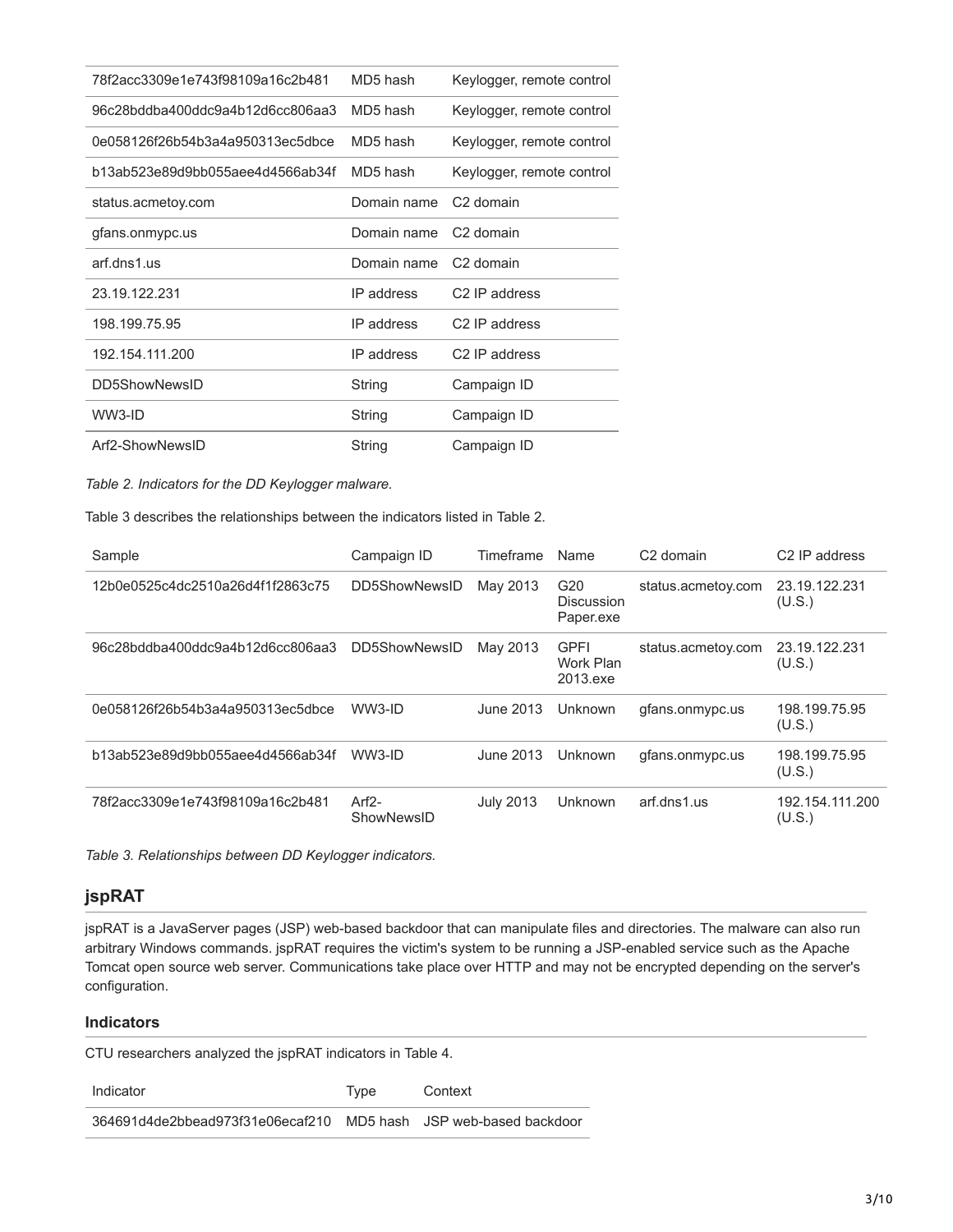69f187a3072be5e6edf1486ad473016b MD5 hash JSP web-based backdoor

79867b86281293c7f5e4aeccc51cfab9 MD5 hash JSP web-based backdoor

*Table 4. Indicators for the jspRAT malware.*

### <span id="page-3-0"></span>**LinseningSvr**

LinseningSvr is used to transmit arbitrary fixed-size data chunks over an unencrypted channel. It sends or receives data from a user-specified IP address and port, in clear text. The password is obscured with an MD5 hash. The tool requires the attacker to specify the following arguments on the command line:

> malware.exe *[local port] [password]*

When LinseningSvr is executed, it opens a socket on the specified port and waits for connections. When a remote user connects, LinseningSvr reads any two bytes sent and then attempts to read from a local file named "c:\1". If this file exists, LinseningSvr sends the hashed password and 36 bytes from the file to the remote system as shown in Figures 1 and 2. LinseningSvr then attempts to delete the file and reports a "Deleted c:\1" message if successful. The tool requires appropriate permissions to successfully execute the delete function. If LinseningSvr cannot delete the file, it displays a message that the file could not be deleted. Due to a bug in the tool, the message that the file could not be deleted is followed by an inaccurate message that the file was deleted.



*Figure 1. LinseningSvr sending hashed password and 36 bytes of data. (Source: Dell SecureWorks)*



*Figure 2. System receiving hashed password and 36 bytes from LinseningSvr. (Source: Dell SecureWorks)*

The server also reads up to 272 bytes from the remote client. The first 16 bytes must be the same as the 16-byte hashed password. Sent data is written to the c:\2 file. LinseningSvr then repeats a loop of sleep and continues checking for the c:\1 file. If the bytes do not match, the message "Password is Wrong!" is printed to the server console.

#### **Indicators**

| CTU researchers analyzed the LinseningSyr indicators in Table 5. |      |                                           |  |  |
|------------------------------------------------------------------|------|-------------------------------------------|--|--|
| Indicator                                                        | Tvpe | Context                                   |  |  |
| a4fcff8ea2263e661889b030974a9166                                 |      | MD5 hash File transfer server - broken PE |  |  |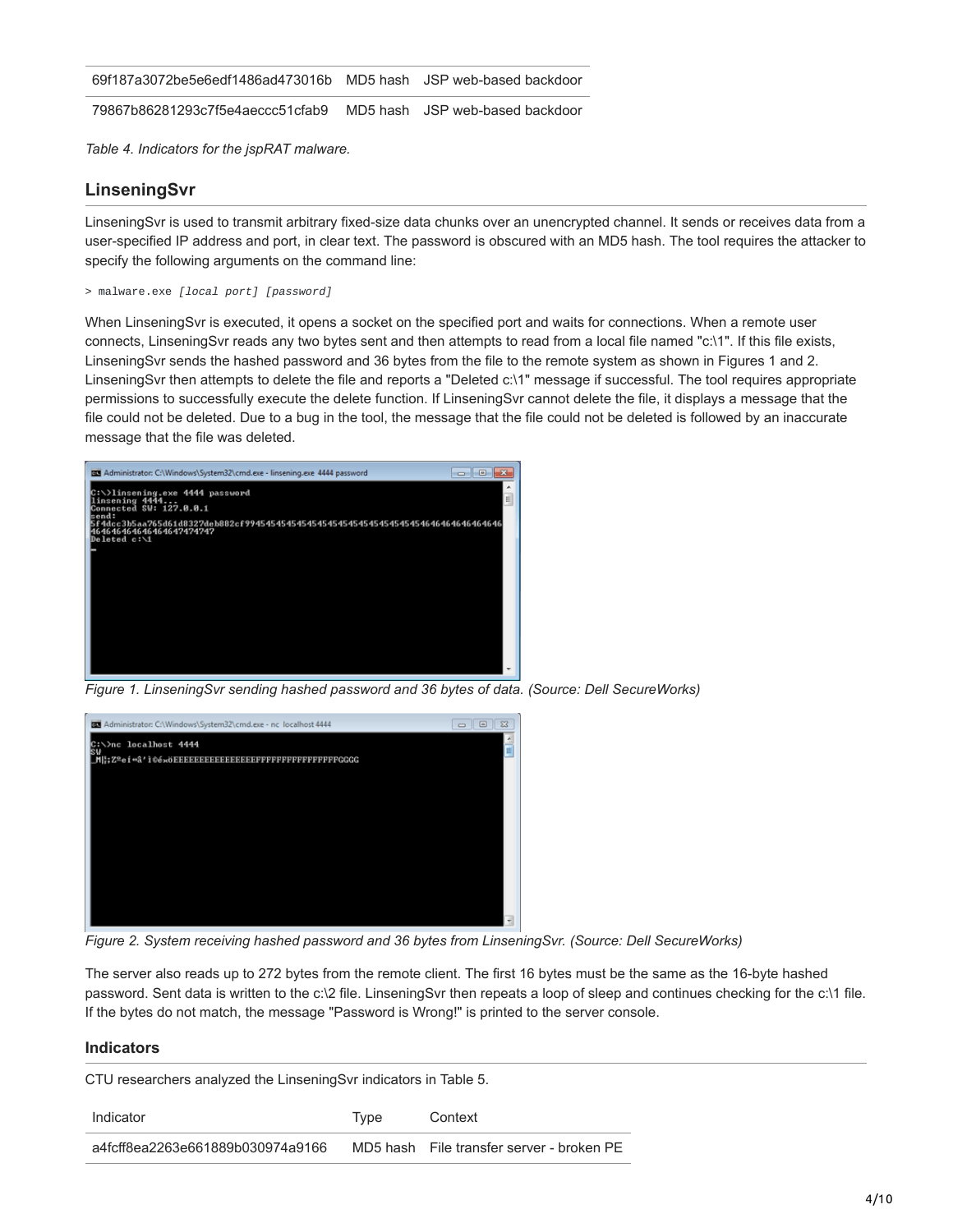| b4634b18b8b1c24c117fc8c640916998 MD5 hash File transfer server - fixed PE |  |
|---------------------------------------------------------------------------|--|
|                                                                           |  |

a462d9a24bc6175d356bec99d5e4eca8 MD5 hash File transfer server

*Table 5. Indicators for the LinseningSvr malware.*

# <span id="page-4-0"></span>**ONHAT proxy**

The ONHAT proxy redirects network traffic on a compromised host using SOCKS5 technology. The ONHAT proxy has similar functionality as the HTRAN malware, although the layout of the code is slightly different. The CTU research team believes ONHAT proxy is a variant of HTRAN.

ONHAT has no persistence functionality and is invoked by a command-line tool using arguments. If arguments are not provided, ONHAT attempts to read stored values from environment variables. The malware stores arguments that have been invoked from the command line in environment variables. These arguments may include port number that the proxy feature listens on.

Internal strings and error messages frequently use the phrase "ONHAT". However, the environment variables use the phrase "TAHNO" (ONHAT backwards) when storing settings.

#### **Indicators**

CTU researchers analyzed the ONHAT proxy indicators in Table 6.

| Indicator                        | <b>Type</b> | Context                             |
|----------------------------------|-------------|-------------------------------------|
| 0f171ff1a80822934439edaa7be1023b | MD5 hash    | SOCKS5 proxy server                 |
| 3f7601f0aeb5e391638a597c15f80c9f | MD5 hash    | SOCKS5 proxy server                 |
| 5fa46b686c3a5e27fd4dfe0e1fbb1145 | MD5 hash    | SOCKS5 proxy server                 |
| 9951f026f491ef90037a59f305269273 | MD5 hash    | SOCKS5 proxy server                 |
| b14ad1298928bb33613eb8e549c93e9e | MD5 hash    | SOCKS5 proxy server                 |
| 35185b8c5e3cb928c97919aa5ad01315 | MD5 hash    | SOCKS5 proxy server                 |
| 47803deb563d9ff917369b8c97c22a7e | MD5 hash    | SOCKS5 proxy server                 |
| 89e9bed692611692e244ed294c9904cc | MD5 hash    | SOCKS5 proxy server                 |
| a9a53cd80a12519429a9a40f9d34e563 | MD5 hash    | SOCKS5 proxy server                 |
| e4cdfa15a38034e6ae7f80334e7d6a14 | MD5 hash    | SOCKS5 proxy server                 |
| 10d7989355b5fc2915a18004df4f9074 | MD5 hash    | SOCKS5 proxy server                 |
| 156085a7cd31d272486193df10d7e26e | MD5 hash    | SOCKS5 proxy server                 |
| 1a56c6eb1cd54ce642bdfd59168da127 | MD5 hash    | SOCKS5 proxy server                 |
| 49361de55268ff2ee67add42d359248d | MD5 hash    | SOCKS5 proxy server                 |
| 5a5d2c6fe70521efd875fecc961ff75a | MD5 hash    | SOCKS5 proxy server                 |
| d414c721c60df0282481df77c0c1cdae | MD5 hash    | SOCKS5 proxy server                 |
| 356c9314ae95a18f3fef630e04f4d8b6 | MD5 hash    | SOCKS5 proxy server (ASPACK packed) |
| 4734d158048c398f2ae44c035487e249 | MD5 hash    | SOCKS5 proxy server (ASPACK packed) |
| a90194c071aefeb21331385ad7115fbc | MD5 hash    | SOCKS5 proxy server (ASPACK packed) |

<span id="page-4-1"></span>*Table 6. Indicators for the ONHAT proxy.*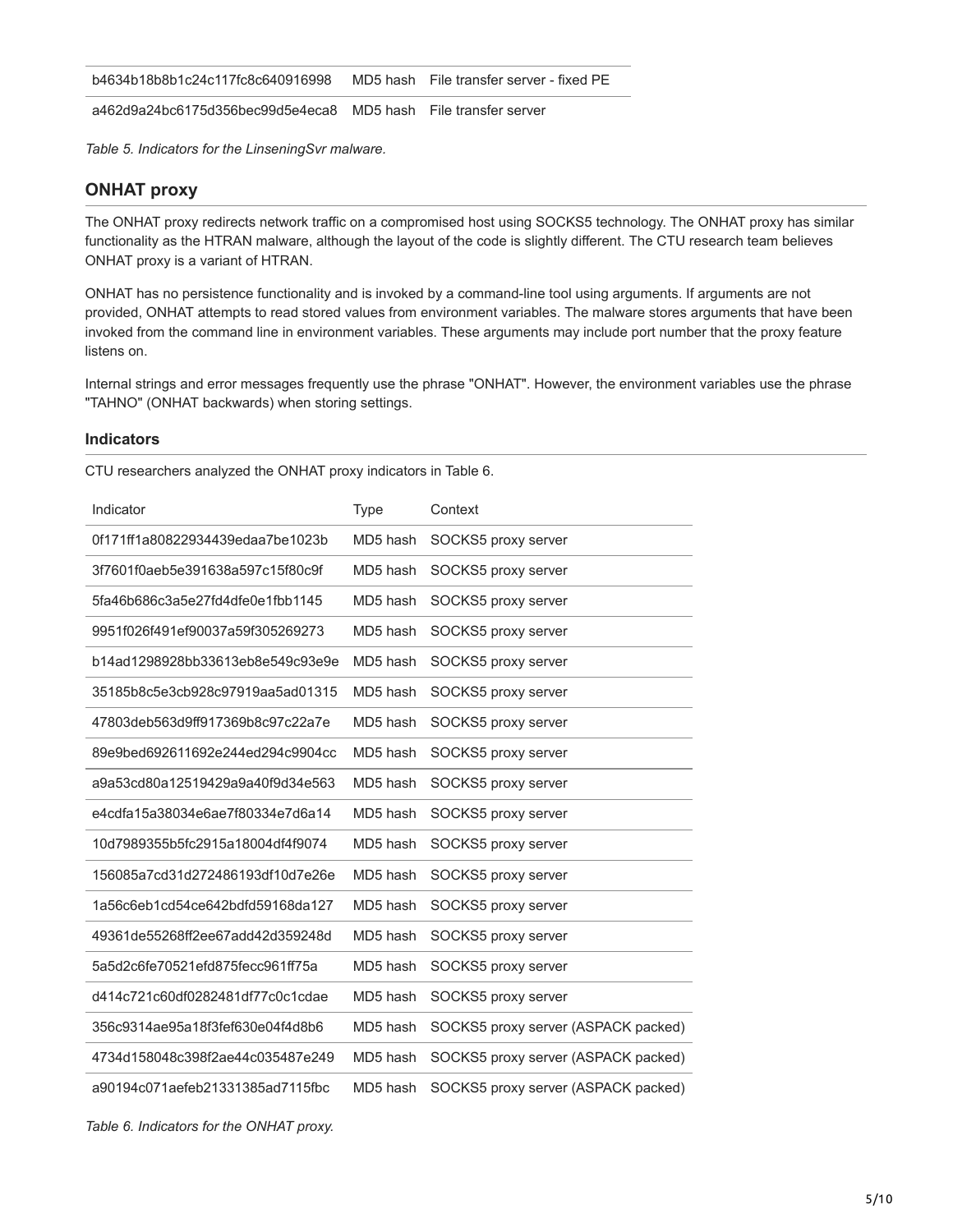# **SimpleFileMover**

SimpleFileMover is used to transmit arbitrary files over an encrypted channel. It sends or receives a specified file to or from an arbitrary IP address and port, encrypted with a key that is set at the command line. The following is the syntax for the command line:

```
> malware.exe [destinationIP] [port #] ['p' or 'g'] [filename] [RC4key]
```
When the tool is invoked with the 'p' option, the malware sends a local file specified by [filename] to the remote system on the port specified. The 'g' option retrieves a file from the remote system and saves it to [filename]. In most samples analyzed by CTU researchers, the entire transaction is encrypted with the RC4 algorithm. The RC4 key is also specified at the command line. One version of the analyzed samples takes only four arguments, omitting the [RC4key] option because it does not implement crypto functions. This clear text version also produces verbose error messages.

CTU researchers have also analyzed the corresponding server component for this attack tool. The server component listens for connections from SimpleFileMover clients and then receives or transmits files as requested by the client malware. The following command-line syntax starts the server:

```
> malware.exe [port #] [RC4key]
```
If the listening port is not specified at the command line, the server listens by default on port 8080. If the RC4 key is omitted, SimpleFileMover defaults to '123'.

### **Indicators**

CTU researchers analyzed the SimpleFileMover indicators in Table 7.

| Indicator                        | Type     | Context                                                    |
|----------------------------------|----------|------------------------------------------------------------|
| 5d7c34b6854d48d3da4f96b71550a221 | MD5 hash | Transfer arbitrary files (RC4)                             |
| 9f546188e0955737deffc5cec8696d9a | MD5 hash | Transfer arbitrary files (RC4)                             |
| 9cf67106cd1644125b773133f83b3d64 | MD5 hash | Transfer arbitrary files (RC4)                             |
| 731089e10e20b13095df2624b6eb399f | MD5 hash | Transfer arbitrary files (No crypto, Debug version)        |
| 00d0382fe1b02b529701a48a1ee4a543 | MD5 hash | Transfer arbitrary files (RC4)                             |
| 36093314059a9e7b95025437d523d259 | MD5 hash | Transfer arbitrary files (RC4)                             |
| 59ee8762316018862d7405b595267d8d | MD5 hash | Transfer arbitrary files (RC4)                             |
| 721c56a617dfd2cecade790d9e9fa9ce | MD5 hash | Transfer arbitrary files (RC4)                             |
| 8f73b7653ebf20f66a961cc39249b2e3 | MD5 hash | Transfer arbitrary files (RC4)                             |
| dc1a284e82f4f38a628b84b0e43e65d5 | MD5 hash | Transfer arbitrary files (RC4)                             |
| b7a68a8b6cac502ad0adcf18d33a34c9 | MD5 hash | Transfer arbitrary files (RC4) - pmj packed                |
| a72d6dad860ca707e8abf18f771ed3f7 | MD5 hash | Transfer arbitrary files (RC4) - broken PE                 |
| 6130776a40971d0ca526fd23e16e36ab | MD5 hash | Transfer arbitrary files (RC4, Server version) - broken PE |
| c460db6833e5542dede0bb04fdabdb59 | MD5 hash | Transfer arbitrary files (RC4, Server version) - fixed PE  |

*Table 7. Indicators for the SimpleFileMover malware.*

# <span id="page-5-0"></span>**SvcInstaller**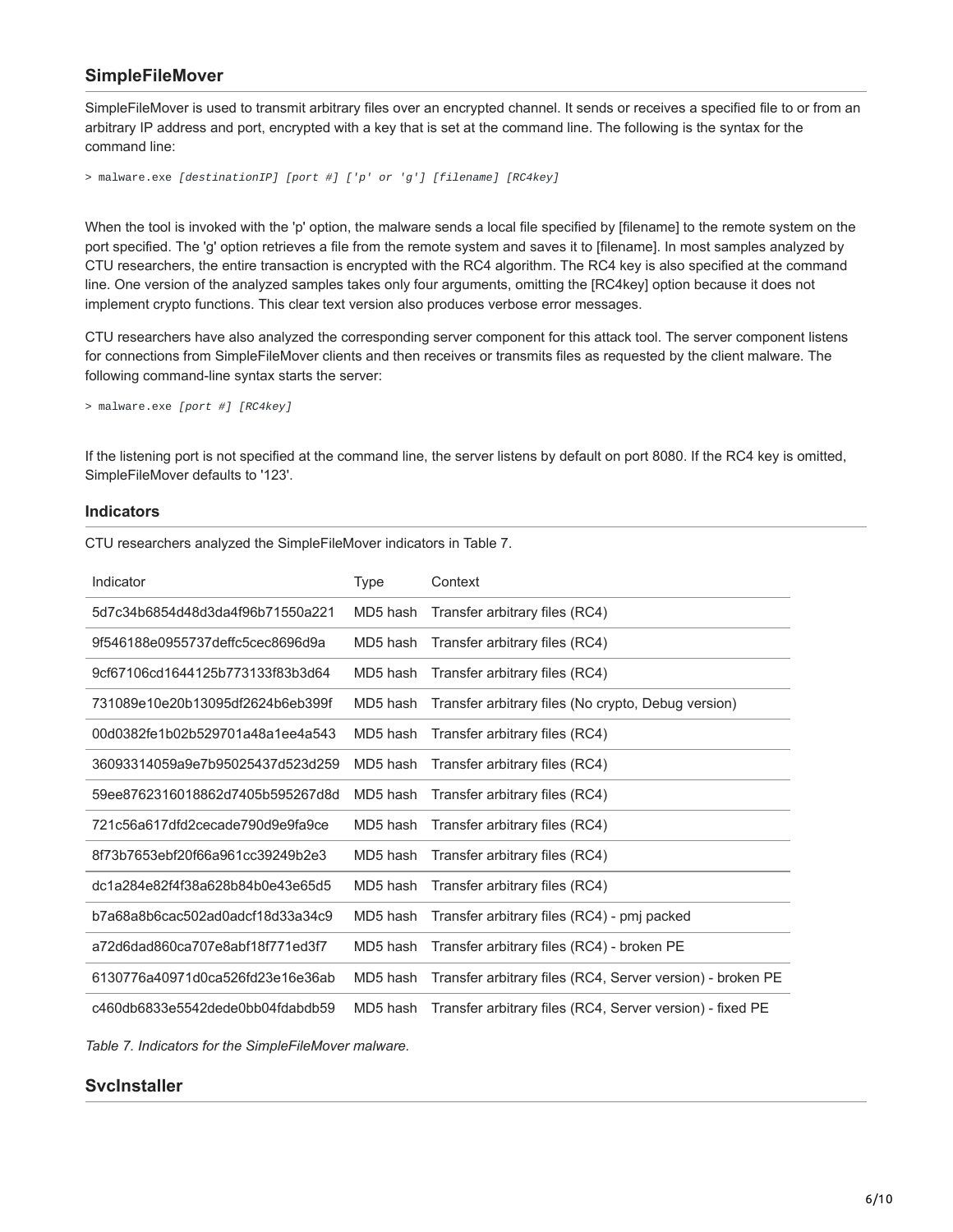The SvcInstaller tool can install or uninstall itself as a Windows service, and it must be run as administrator. The SvcInstaller executable includes functionality to create a thread that loads a Dynamic Link Library (DLL) configured by the threat actor. This DLL includes two command-line options:

- -i (install service)
- -u (uninstall service)

The startup type of the malicious service is set "Automatic," and the two known versions of this malicious service are named "MSSPrv" and "UPSmgr". SvcInstaller installs either MSSPrv or UPSmgr, and the installed service attempts to masquerade as a legitimate service by using similar display names (see Tables 8 and 9).

| Attribute             | Legitimate service                                                                                                                                                                                                                                                          | Malicious service                                                                                                   |
|-----------------------|-----------------------------------------------------------------------------------------------------------------------------------------------------------------------------------------------------------------------------------------------------------------------------|---------------------------------------------------------------------------------------------------------------------|
| Service<br>name       | SwPrv                                                                                                                                                                                                                                                                       | <b>MSSPrv</b>                                                                                                       |
| Display<br>name       | MS Software Shadow Copy Provider                                                                                                                                                                                                                                            | MS Software Shadow<br>Provider                                                                                      |
| Path to<br><b>EXE</b> | C:\WINDOWS\system32\dllhost.exe /Processid:{GUID}                                                                                                                                                                                                                           | Configured by threat actor                                                                                          |
| Description           | Manages software-based volume shadow copies taken by the Volume<br>Shadow Copy service. If this service is stopped, software-based volume<br>shadow copies cannot be managed. If this service is disabled, any services<br>that explicitly depend on it will fail to start. | Optimizes performance of<br><b>Windows Presentation</b><br>Foundation (WPF)<br>applications by caching com<br>[sic] |

*Table 8. Comparison of SwPrv (legitimate) and MSSPrv (malicious) services.*

| <b>Attribute</b> | Legitimate service                                                          | <b>Malicious service</b>                    |
|------------------|-----------------------------------------------------------------------------|---------------------------------------------|
| Service name UPS |                                                                             | <b>UPSmgr</b>                               |
|                  | Display name Uninterruptible Power Supply                                   | MS Software Shadow Provider                 |
| Path to EXE      | C:\Windows\System32\ups.exe                                                 | Configured by threat actor                  |
| Description      | Manages an uninterruptible power supply<br>(UPS) connected to the computer. | Manage Uninterruptible Power Supply Service |

*Table 9. Comparison of UPS (legitimate) and UPSmgr (malicious) services.*

### **Indicators**

CTU researchers analyzed the SvcInstaller indicators in Table 10.

| Indicator                        | Tvpe | Context                                                                             |
|----------------------------------|------|-------------------------------------------------------------------------------------|
|                                  |      | f23ee51aa4a652266c2c1666bc15e15b MD5 hash (Un)Installs a malicious service - MSSprv |
| 4a12f4646fe052392641533944d240d1 |      | MD5 hash (Un)Installs a malicious service - UPSmgr                                  |
| bc55ba7467d5d62ac0b5c42a2c682fd6 |      | MD5 hash (Un)Installs a malicious service - UPSmgr                                  |

*Table 10. Indicators for the SvcInstaller malware.*

# <span id="page-6-0"></span>**Ziyang RAT**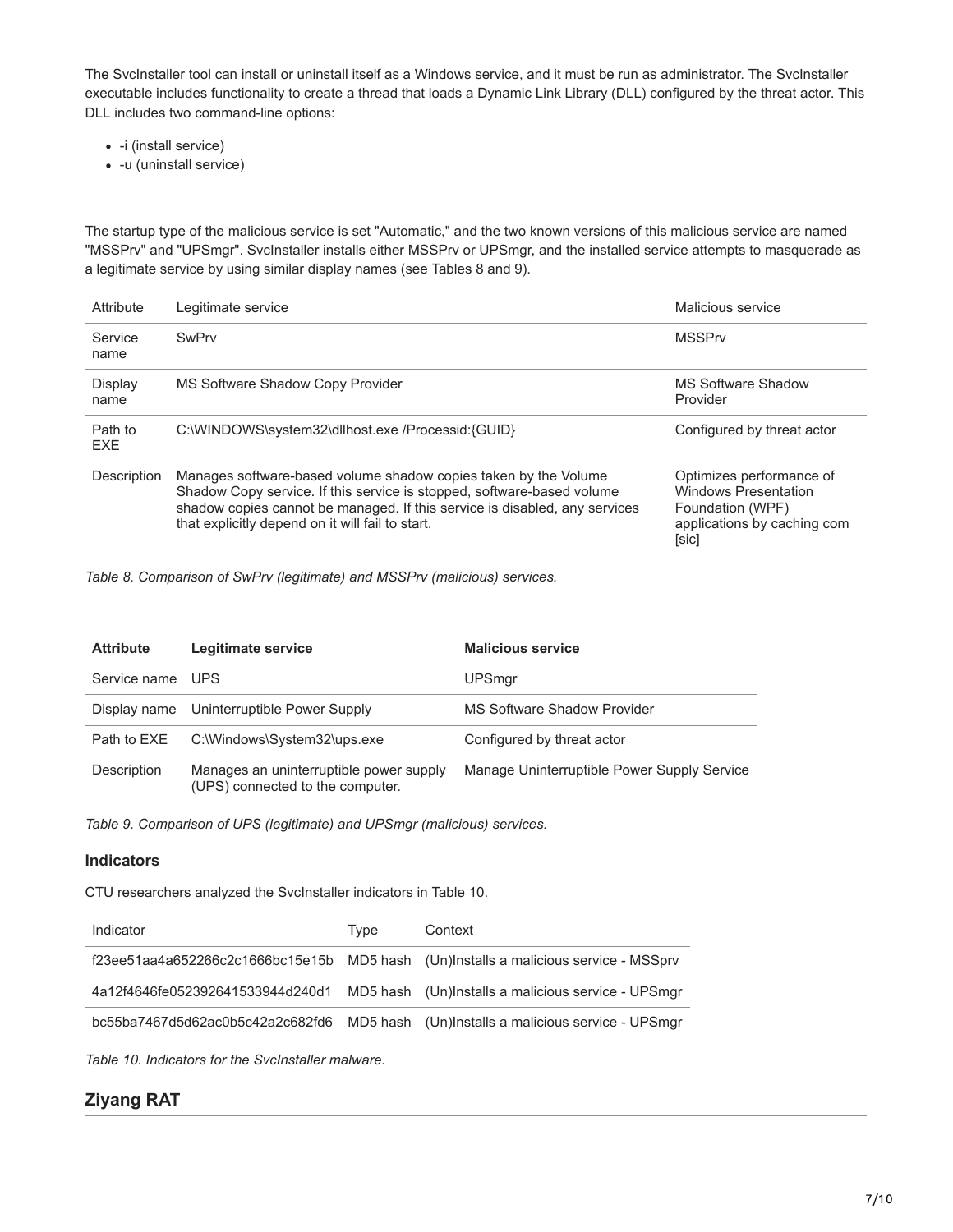The Ziyang family of malware is used to provide remote access to a compromised system. When executed, Ziyang connects to a C2 server's domain name or IP address and port value, which have been encoded in the malware, to receive instructions and send information. Ziyang can be used to upload, download, delete, or run files; search for files; list directory contents; and run commands on the compromised system.

Ziyang uses a custom binary protocol to communicate with a C2 server. Packets include a 16-byte header, followed by a compressed, encrypted payload. The header contains the following fields:

- Four-byte command string XOR-encoded with 0x9862ED7A
- Payload size
- Random DWORD used as part of the payload crypto key
- Hard-coded value from malware that may indicate a software version or specific campaign

The following example is network traffic generated by the Ziyang RAT:

0000 2a ae 2b dc 34 00 00 00 46 5d 45 2b 9d 64 b5 39 0010 fa 4d 15 07 1a 38 50 0b 1f fc 39 0e 23 7f 77 32 0020 32 6f f5 5d 1e 7c 41 52 ab c5 30 59 b1 51 07 6f 0030 0e 18 58 2d 63 9a 03 7f 6b 41 0c 4d 35 70 02 35 0040 31 27 2e 7b 0xdc2bae2a ^ 0x9862ED7A = 'PCID'

The Ziyang RAT can use the decoded command strings listed in Table 11.

|                | OLEH LIST SHUT DIRF |  |
|----------------|---------------------|--|
| PCID KILL      | RESM FIND           |  |
|                | FILT PUTF SHOW DELF |  |
|                | FILO GETF TYPE PIPE |  |
|                | CLOS RUNF DISK FREE |  |
| FILS SLEP CDDI |                     |  |

*Table 11. Ziyang RAT command strings.*

#### **Indicators**

CTU researchers analyzed the Ziyang indicators in Table 12. The domains and IP address listed in the indicators table may contain malicious content, so consider the risks before opening them in a browser. Some of the Ziyang RAT indicators have also been observed with the Ixeshe family of malware, which is an HTTP-based RAT.

| Indicator                        | Type        | Context               |
|----------------------------------|-------------|-----------------------|
| 8d64f279400d8e1f8bf2170d148203a7 | MD5 hash    | Remote control        |
| 90a219684b3b815d6b6c1addd5e28c5b | MD5 hash    | Remote control        |
| 3ce19fc2a1a6a42b8450d477a9919de2 | MD5 hash    | Remote control        |
| 718c6e47512bec8c585320d087041ace | MD5 hash    | Remote control        |
| 47cc260cf70fc81995f651dc1c5b172a | MD5 hash    | Remote control        |
| ea66e664bdf530124ff7993a4ad510d4 | MD5 hash    | Remote control        |
| 35f65bd2c9ff5c46186f84f19a3a7d18 | MD5 hash    | Remote control        |
| 25721aa47fb29fcba9de1f3406d9f8d6 | MD5 hash    | Remote control        |
| 31da84e9dd9b865a7d0e4c3baa7b05a2 | MD5 hash    | Remote control        |
| 7b30b4d95ed988081ec9fe3908df409e | MD5 hash    | Remote control        |
| stag web.IsGre.at                | Domain name | C <sub>2</sub> domain |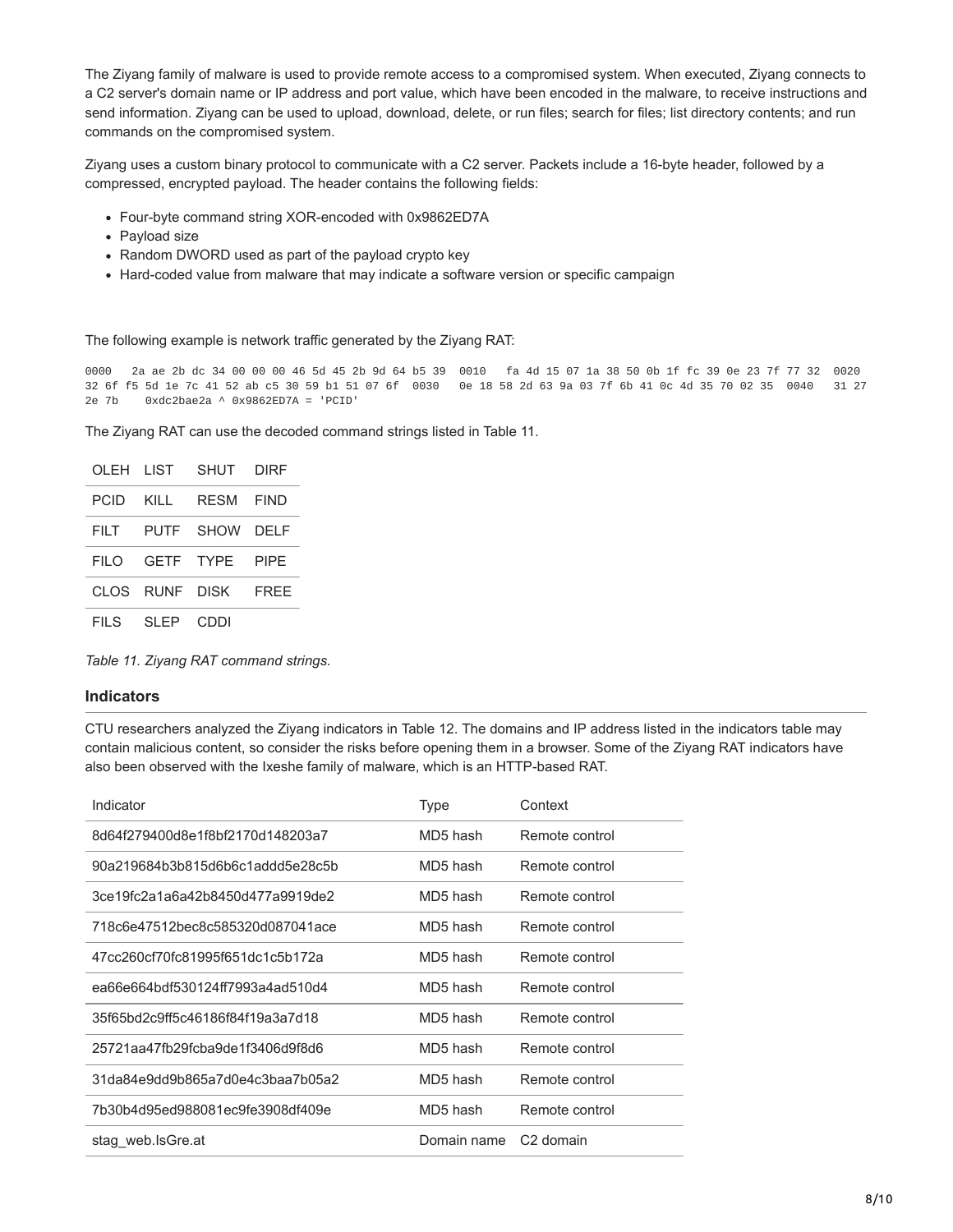| dcic_web.MyRedirect.us                           | Domain name           | C2 domain                 |
|--------------------------------------------------|-----------------------|---------------------------|
| shabidomain.4456dvr.com                          | Domain name C2 domain |                           |
| pader web.Lookin.At                              | Domain name           | C <sub>2</sub> domain     |
| inno-tech.IsGre.at                               | Domain name           | C <sub>2</sub> domain     |
| mof web.LowestPrices.At                          | Domain name           | C <sub>2</sub> domain     |
| shabidomain.4456dvr.com                          | Domain name           | C <sub>2</sub> domain     |
| fscey web.LowestPrices.At                        | Domain name           | C <sub>2</sub> domain     |
| adobeupdater3.IsGre.at                           | Domain name           | C <sub>2</sub> domain     |
| 193.188.43.69                                    | IP address            | C <sub>2</sub> IP address |
| "The Power Was Blocked, Release it please!"      | String                | Decrypted memory string   |
| "The Power Was Blocked, You are not Master!"     | String                | Decrypted memory string   |
| "The Power was released already, Just use it."   | String                | Decrypted memory string   |
| "The Power was released, Just do what you want!" | String                | Decrypted memory string   |
| "ZiYangZhouhu"                                   | String                | Decrypted memory string   |

*Table 12. Indicators for the Ziyang RAT.*

### <span id="page-8-0"></span>**Airgapped malware**

The malware samples in this group were constructed to control systems in situations where network communications are not possible or desired, such as an airgapped environment. Removable media transferred between compromised systems transports specially encrypted command files and moves files and captured data between the malware's agent modules and controller module.

One sample in this malware group, identified as the control module, monitors removable media insertion on the infected system. The module then attempts to execute its commands to collect harvested data and queue additional tasks and files for the agent modules. It can also selectively infect additional removable media by adding files and AutoRun configurations to the media. This module is hard-coded to self-terminate and clean up associated files when launched after June 21, 2013, so the specific version of this tool described in the NCCIC release is probably not on any systems running as of this publication.

The "agent" samples in this malware group are data collection and system control modules. The agent receives command files and then executes commands associated with data collection, binary execution, and other arbitrary system commands. The specific agent versions referenced in the NCCIC release are hard-coded to terminate and remove themselves from compromised systems when launched after hard-coded dates. The agent module that appears to be the most current and associated with the controller referenced in the NCCIC release has a self-termination date of May 31, 2013. The older agent module has a self-termination date of December 30, 2012. These dates suggest that these specific modules are probably not on any systems running as of this publication.

Agent modules can collect the following types of data:

- Computer and operating system details
- Network configuration
- User account information
- Directory listings for local and network drives on connected systems
- Domain or workgroup information
- Primary and backup domain controller information
- Arbitrary files from local and remote systems